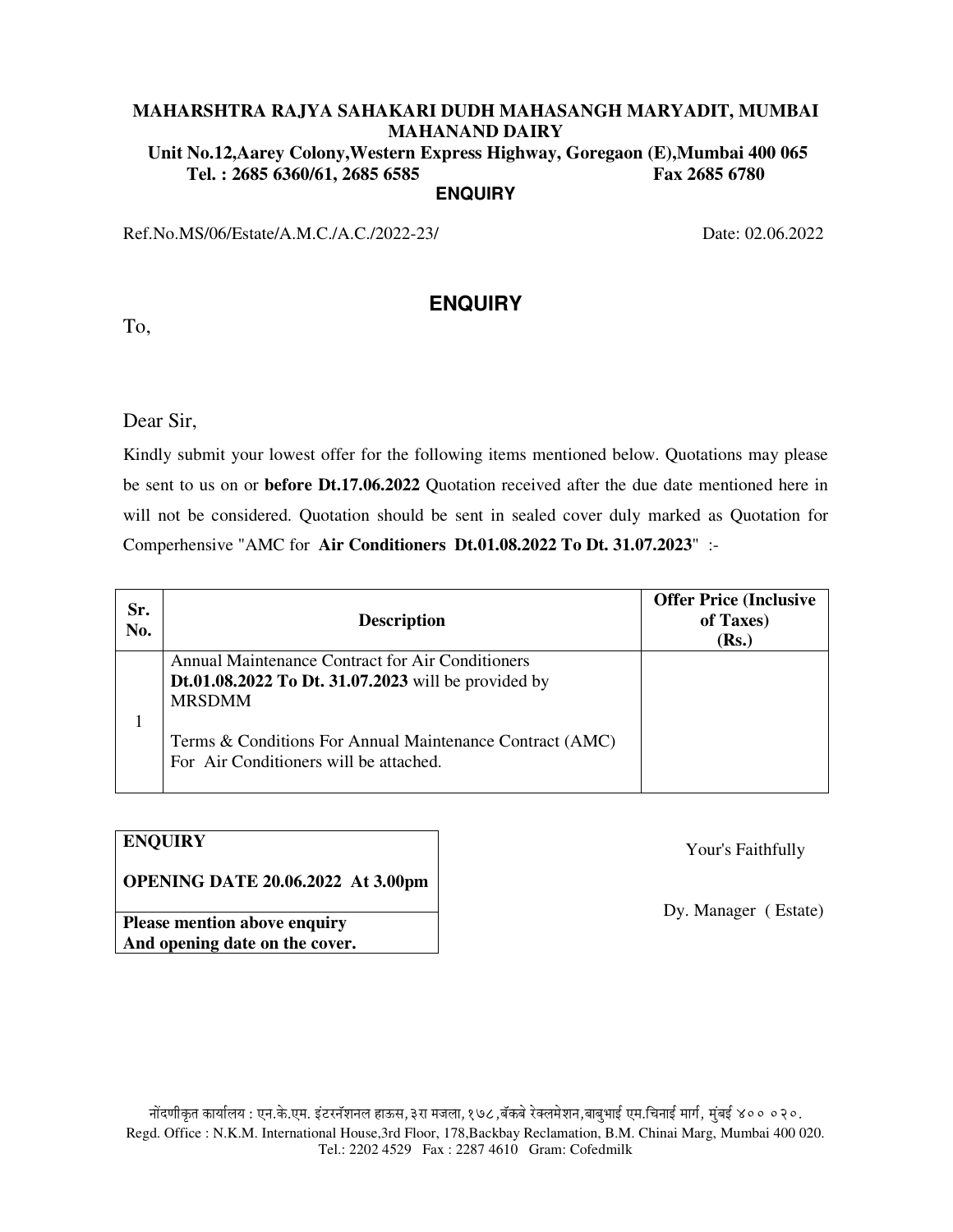**Unit No.12,Aarey Colony,Western Express Highway, Goregaon (E),Mumbai 400 065 Tel. : 2685 6360/61, 2685 6585 Fax 2685 6780 ENQUIRY** 

### **Terms & Conditions For Annual Maintenance Contract (AMC) For Air Conditioners (2022 TO 2023) SCOPE OF WORK**

1. Preventive Services Covers The Followings.

a) Routine inspection & Clearing of Electrical parts. Air filters, Condenser , Evaporator coils.

b) Overall internal & external cleaning of AC machine.

C)Alignment & Lubrication of all fan motors.

d)Taking of refrigerant, electrical & temperature readings at required locations.

e) Preventive Services should be carried out at an interval of 2 months

f) report will be submitted to MRSDMM.

2. This contract covers the repair/replacement of air filters, unit insulation, heaters, evaporator & condenser coils etc. & gas charging also.

3. Any part including Compressor, PCB, which requires repair/replacement due to normal wear and tear during the contract shall be replaced free of Cost.

4. The Bidder shall make efforts to give preferential attention to emergency breakdown of the equipment.

5. The bidder will be held responsible for any loss/damage.

6. The bidder will be held responsible for any delay/default in servicing whatsoever of the nature & in case of failure to attend complaint, the cost of alternative arrangement will be recovered from the bidder.

7. This AMC contract is Non-transferable under any circumstances whatsoever. This contract is final and binding on both the parties.

8. For installation of new AC Charges for copper tubing per sq feet , Charges of ducting per Sq Feet, Charges per stand for AC ( MS Stand to be fitted on the wall as required for installation of new AC)and other's material should be quoted in the document.

नोंदणीकृत कार्यालय : एन.के.एम. इंटरनॅशनल हाऊस, ३रा मजला, १७८,बॅकबे रेक्लमेशन,बाबुभाई एम.चिनाई मार्ग, मुंबई ४०० ०२०. Regd. Office : N.K.M. International House,3rd Floor, 178,Backbay Reclamation, B.M. Chinai Marg, Mumbai 400 020. Tel.: 2202 4529 Fax : 2287 4610 Gram: Cofedmilk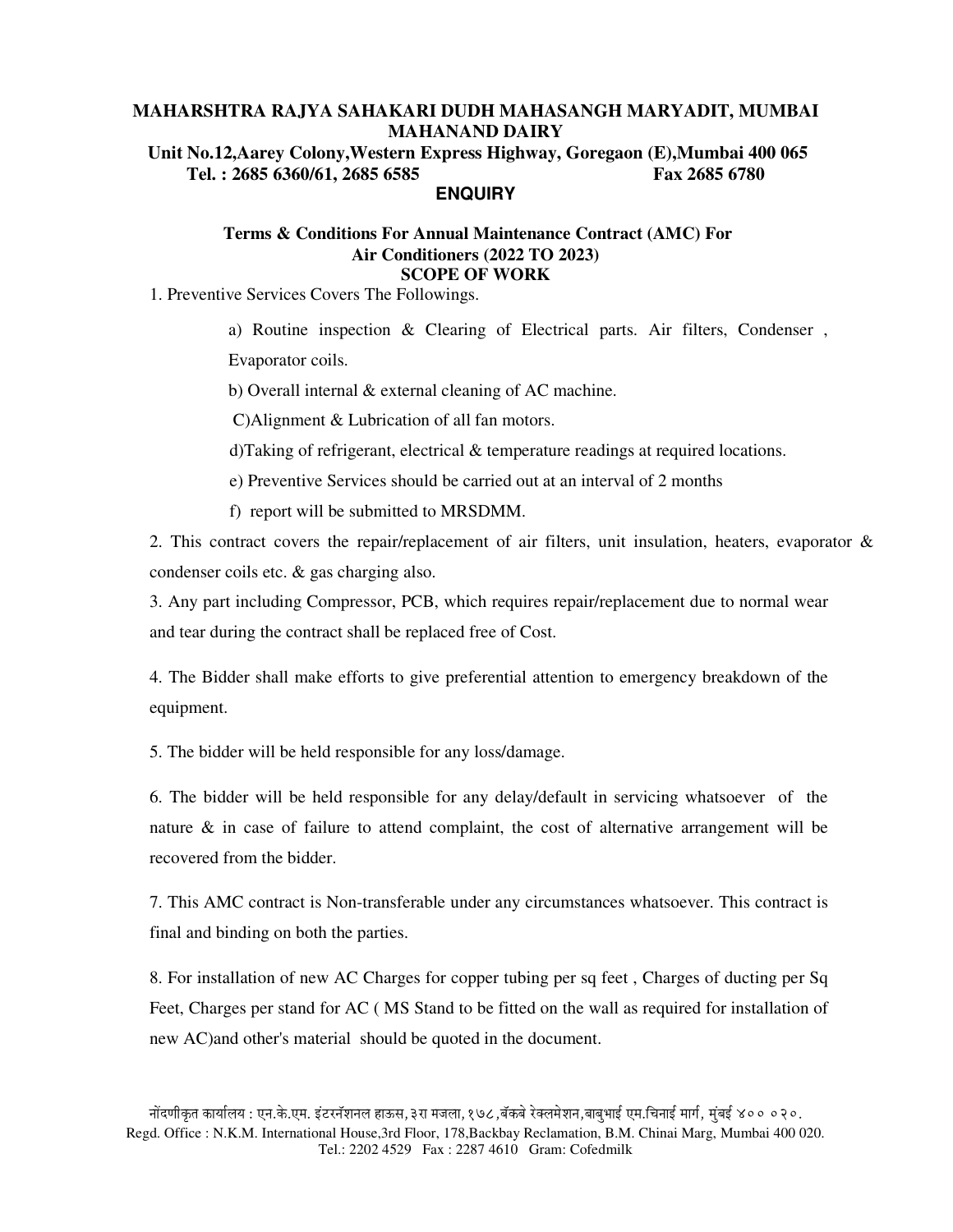# **MAHARSHTRA RAJYA SAHAKARI DUDH MAHASANGH MARYADIT, MUMBAI MAHANAND DAIRY Unit No.12,Aarey Colony,Western Express Highway, Goregaon (E),Mumbai 400 065 Tel. : 2685 6360/61, 2685 6585 Fax 2685 6780 ENQUIRY**

9. All bidders are expected to take deep review on condition of AC, no claim will be entertained on finalization of Bid.

10. Careful Checking and verification of the equipment / AC Machines should be done by bidder. During such verification if the air conditioner is found defective and needs repairing, then the same shall be repaired by the bidder . In such case the cost of repair and spare parts shall be borne by the Bidder. No claim will be entertained as all the AC's are in the working condition.

11. There will be no revision in the rates. Rates are fixed for One years. Under no circumstances rates will be revised.

12. Break down services Cover the followings……

- $\circ$  To attend it within 24 HRS on phone call. If failed to repair the unit within 3days, the penalty of Rs.100/- per day will be implied from the  $4<sup>th</sup>$  day fill the unit is put back into operation.
- o In case of complete failure of AC, alternative AC shall be installed free of cost, no payment will be made for this arrangement.
- o Cost of electricity distribution boards, ancillary work such a ducting, masonry work, main MVB, Cabinet Sheet, metal pane, etc. will be paid.
- $\circ$  In case of failure to attend the complaint / break down, cost of alternative arrangement will be recovered from bills.

13. In case of failure of compressor / any part of AC, which are in warranty of manufacturing company, the contractor will have to make fallow up with the manufacturing company in order to replace the same. The contractor will be provided with detail record of each AC.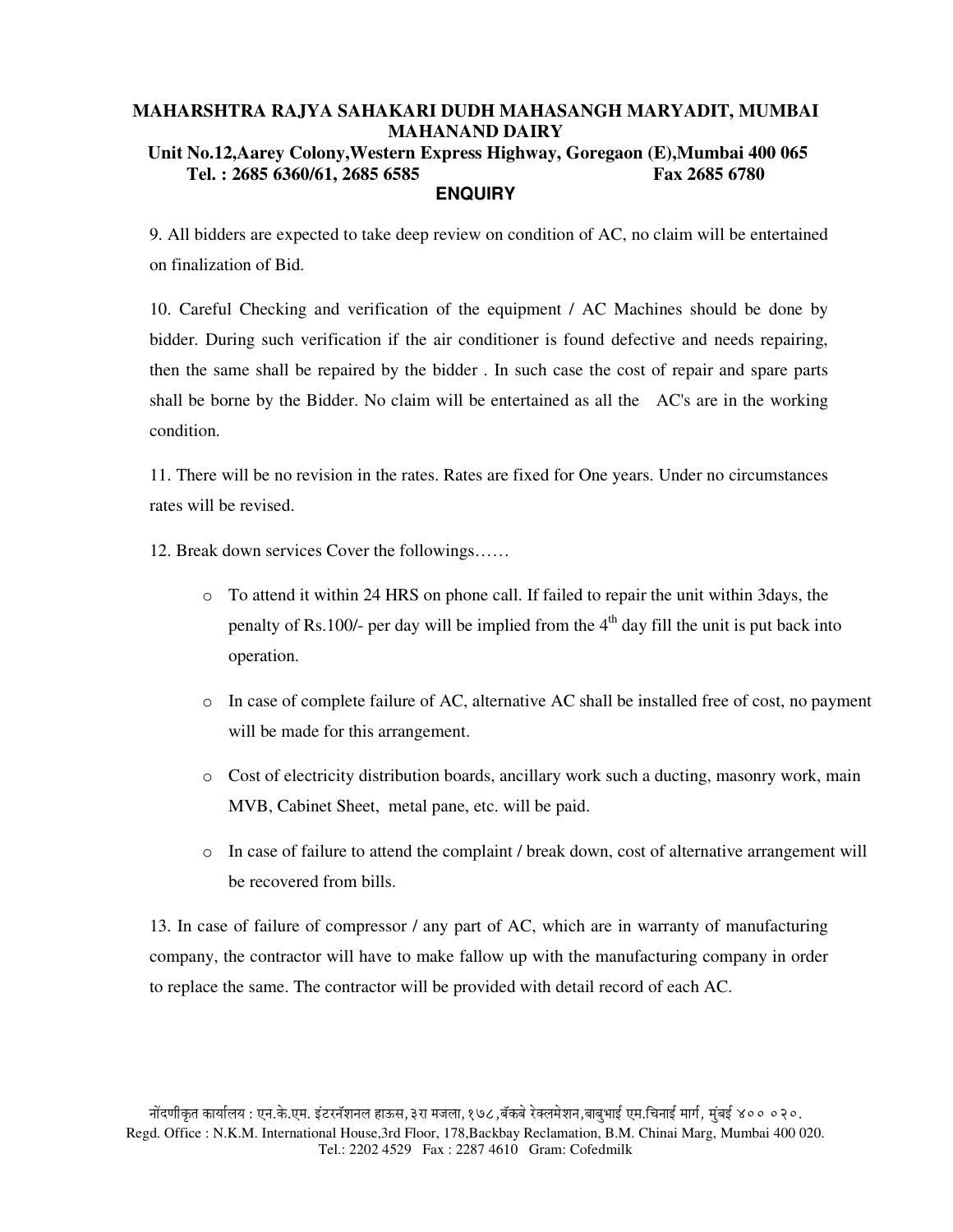### **Unit No.12,Aarey Colony,Western Express Highway, Goregaon (E),Mumbai 400 065 Tel. : 2685 6360/61, 2685 6585 Fax 2685 6780 ENQUIRY**

14. The contract will not cover visits/replacement/repairing of parts and/or equipment under the following circumstances;

• Damage caused to the machine due to floods, fire, accident, riot etc.

15. AMC charges will be paid quarterly on prorata basis. Yearly Quote will be divided into 4 equal parts.

16. The AMC will be given for 100 no. of units, but the bill will be paid only for working units on prorate basis.

- **1.** TDS on Income tax, and on account of other statutory deductions will be deducted for which appropriate certificates will be issued as per the company policy.
	- a. The Bidder shall have experience of minimum 01 Years in the AC maintains.
	- b. The Bidder shall have the minimum staff of 5.
	- c. The Bidder shall have executed at least 3 industrial / corporate companies.

I / We have carefully read the above said instructions have understood the same and shall comply with the same.

# **SIGNATURE OF THE INTENDING BIDDERS**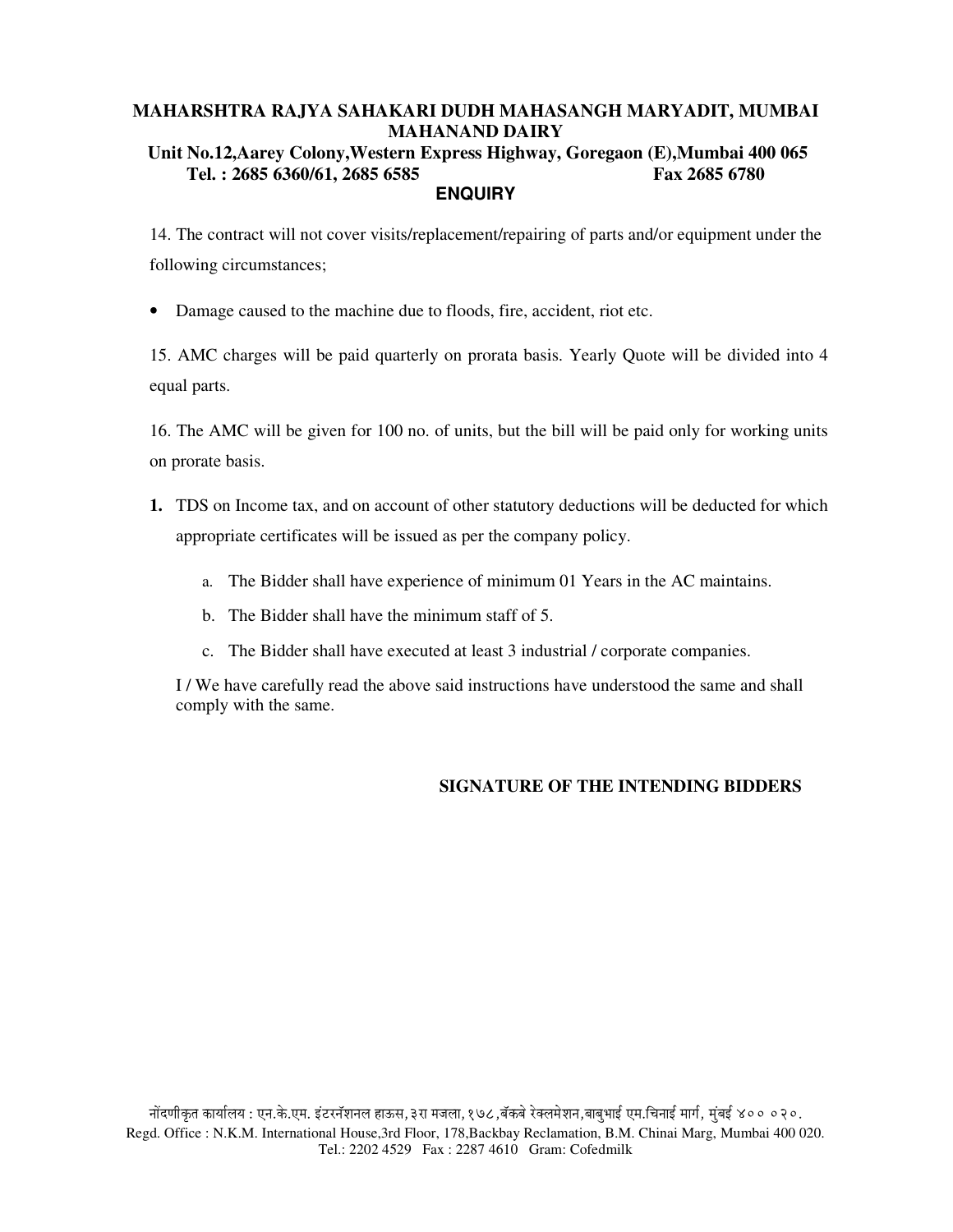**Unit No.12,Aarey Colony,Western Express Highway, Goregaon (E),Mumbai 400 065 Tel. : 2685 6360/61, 2685 6585 Fax 2685 6780 ENQUIRY** 

Sr. No.

#### **LOCATION OF AIR CONDITIONERS**  AC No. Make Model Capacity Location 1 1 LG Cassette 2.0 Ton Purchase Dept.<br>
2 2 LG Cassette 2.0 Ton Purchase Dept NW Cassette 2.0 Ton Purchase Dept NW<br>
Cassette 2.0 Ton Purchase Dept NW 3 3 3 LG Cassette 2.0 Ton Purchase Dept NW<br>4 4 LG Cassette 2.0 Ton Mkt. Dept. 4 4 LG Cassette 2.0 Ton Mkt. Dept. NW 5 5 LG LG Cassette 2.0 Ton Mkt. Dept NW 6 6 Cassette 2.0 Ton Mkt. Dept NW 7 7 1 LG Split 2.0 Ton Acct. Dept.. NW<br>
8 8 LG Split 2.0 Ton Acct. Dept.. NW 8 8 8 LG Split 2.0 Ton Acct. Dept.. NW<br>9 9 1G Split 2.0 Ton Acct. Dept.. NW 9 9 | LG | Split | 2.0 Ton | Acct. Dept.. | NW 10 10 LG Cassette 2.0 Ton Acct. Dept.. NW<br>11 11 LG Cassette 2.0 Ton Acct. Dept.. NW 11 | 11 | LG | Cassette 2.0 Ton | Acct. Dept.. NW 12 12 LG Cassette 2.0 Ton Acct. Dept.. 13 13 LG Cassette 2.0 Ton Acct. Dept.. NW 14 14 VOLTAS Split 2.0 Ton General Manager Finance<br>15 15 VOLTAS Split 2.0 Ton General Manager Finance 15 15 VOLTAS Split 2.0 Ton General Manager Finance 16 16 LG Split 1.5 Ton GM.Mkt.<br>17 17 Samsung Window 1.5 Ton Matunga Samsung Window 1.5 Ton Matunga Guesthouse<br>
Samsung Split 1.5 Ton Matunga Guesthouse 18 18 Samsung Split 1.5 Ton Matunga Guesthouse<br>19 19 Samsung Split 1.5 Ton IT Staff Room Samsung Split 1.5 Ton IT Staff Room

21 21 LG Split 1.5 Ton Shetkari Bhavan NW<br>22 22 LG Split 1.5 Ton Shetkari Bhavan NW LG Split 1.5 Ton Shetkari Bhavan 23 23 LG Split 1.5 Ton Shetkari Bhavan NW<br>24 24 LG Split 1.5 Ton Shetkari Bhavan NW LG Split 1.5 Ton Shetkari Bhavan 25 25 LG Cassette 2.0 Ton Shetkari Bhavan NW<br>26 26 Samsung Split 1.5 Ton Shetkari Bhavan NW 26 26 Samsung Split 1.5 Ton Shetkari Bhavan NW<br>27 27 Samsung Split 2.0 Ton Shetkari Bhavan NW Samsung Split 2.0 Ton Shetkari Bhavan 28 28 LG Window 1.5 Ton Distribution NW<br>29 29 Samsung Split 1.5 Ton Cash Cabin 29 | 29 | Samsung | Split | 1.5 Ton | Cash Cabin | NW

20 20 Samsung Split 1.0 Ton IT Staff Room<br>21 21 LG Split 1.5 Ton Shetkari Bhave

| 30 | 30 | Samsung                   | Split  | $2.0$ Ton | Cash Cabin                 | NW |
|----|----|---------------------------|--------|-----------|----------------------------|----|
| 31 | 31 | Panasonic                 | Split  | $2.0$ Ton | Time Office                |    |
| 32 | 32 | Panasonic                 | Split  | $2.0$ Ton | Time Office                |    |
| 33 | 33 | Voltas                    | Split  | $2.0$ Ton | Main Lab.OC                |    |
| 34 | 34 | Voltas                    | Split  | $1.5$ Ton | Main Lab.QC                |    |
| 35 | 35 | <b>CROWMA</b>             | Split  | $1.0$ Ton | Labrotary OC               |    |
| 36 | 36 | Voltas                    | Split  | $2.0$ Ton | Manager QC                 |    |
| 37 | 37 | Panasonic                 | Split  | $2.0$ Ton | Store                      |    |
| 38 | 38 | Panasonic                 | Split  | $2.0$ Ton | Store                      |    |
| 39 | 39 | <b>Outdoor Carrier</b>    | Split  | $2.0$ Ton | ISO / HACC Cabin           |    |
| 40 | 40 | Samsung                   | Split  | $1.0$ Ton | <b>GM</b> Dairy            |    |
| 41 | 41 | LG                        | Window | $1.0$ Ton | Weight Bridge              | NW |
| 42 | 42 | LG                        | Window | $1.0$ Ton | Weight Bridge              | NW |
| 43 | 43 | LG                        | Split  | $1.5$ Ton | Refrigeration Control Room | NW |
| 44 | 44 | LG                        | Split  | $1.5$ Ton | Refrigeration Control Room |    |
| 45 | 45 | <b>VOLTAS</b>             | Split  | $2.0$ Ton | Shift officer              |    |
| 46 | 46 | <b>VOLTAS</b>             | Split  | $2.0$ Ton | Shift officer              |    |
| 47 | 47 | <b>Multisplit Carrier</b> | Split  | $1.5$ Ton | Vice Chairman Cabin NKM    |    |
| 48 | 48 | Carrier                   | Split  | $1.5$ Ton | MD Cabin, NKM              |    |
| 49 | 49 | LG                        | Split  | $1.5$ Ton | Chairman Cabin, NKM        |    |
| 50 | 50 | Cruise                    | Split  | $1.5$ Ton | MD Cabin, (New)            |    |
| 51 | 51 | LG                        | Split  | $1.5$ Ton | MD Cabin,                  | NW |

नोंदणीकृत कार्यालय : एन.के.एम. इंटरनॅशनल हाऊस, ३रा मजला, १७८,बॅकबे रेक्लमेशन,बाबुभाई एम.चिनाई मार्ग, मुंबई ४०० ०२०. Regd. Office : N.K.M. International House,3rd Floor, 178,Backbay Reclamation, B.M. Chinai Marg, Mumbai 400 020. Tel.: 2202 4529 Fax : 2287 4610 Gram: Cofedmilk